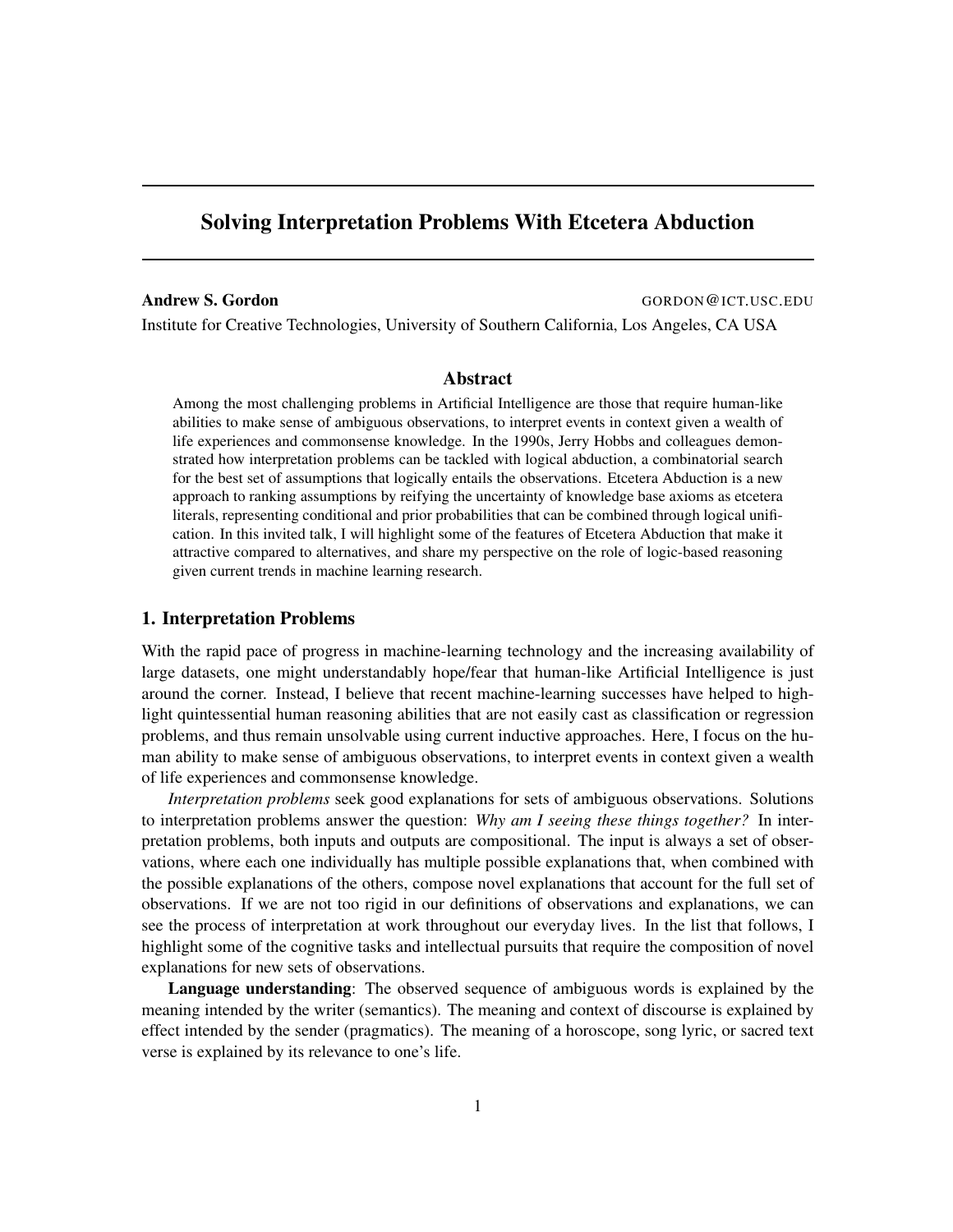Behavior interpretation: The observed actions of others are explained by the unobserved mental states of the actors (Theory of Mind).

Visual scene understanding: The perceptions of the eye are explained by the interactions of light and objects. The objects in the image are explained by the physical and social context in which the image was captured. The lines of a drawing are explained by objects intended by the artist.

Abductive sciences: The configuration of objects uncovered at an archeological site are explained by the behaviors and practices of the people who lived there. More generally, the observations of archeologists, astronomers, paleontologists, and geologists are explained by the unobserved entities and processes of their best scientific theories.

Diagnosis: The medical symptoms of a patient are explained by the mechanisms of a disease. The faults of a mechanical system are explained by the malfunction of its parts. The failings of a society are explained by the practices of its peoples and the policies of its governments.

Forensics and Justice: The evidence collected at a crime scene and analyzed in a laboratory are explained by unobserved behavior of a criminal. The guilt of a defendant in light of the evidence is explained by the means, motive, and opportunity for a defendant to commit the crime.

Threat detection: The caution one takes while driving is explained by the future events that would lead to a crash. More generally, the assertion of a threat in the current context is explained by the mechanism by which entities in the context will cause harm in the yet-unobserved future.

Planning: The assertion that one will thrive in the future is explained by the plan of action that one takes next. More generally, the occurrence of a future goal state is explained by the plan that achieves it.

Reflection: One's life experiences are explained by one's identity and destiny. The meaning of life events is explained by the coherent narrative that organizes them.

#### 2. Interpretations are Combinations of Associations

Common to all of these interpretation problems is the *combining* of information associated with each of the given observations into a coherent explanation. The reasoning challenge is to figure out which bit of information associated with an observation combines best with that of the others. In the example of language understanding, these associations include all of the distinct senses of each word in a sentence, where the best interpretation identifies one sense for each word that participates in the representation of the meaning. In the example of behavior interpretation, each of the actions of another person might be associated with numerous possible motivations when viewed in isolation, but the best interpretation identifies one motivation for each action that participates in a coherent explanation of their mental state and intentions.

We can thus characterize the cognitive process of interpretation as a sequence of subprocesses:

- 1. *Collect associations for each observation*: Each observation under consideration has associations with other knowledge that *explain* the observation when considered independently, e.g., the senses of words, the intentions behind actions.
- 2. *Search through possible combinations*: Not knowing ahead of time which bit of associated knowledge will combine best with the others, all combinations may be considered.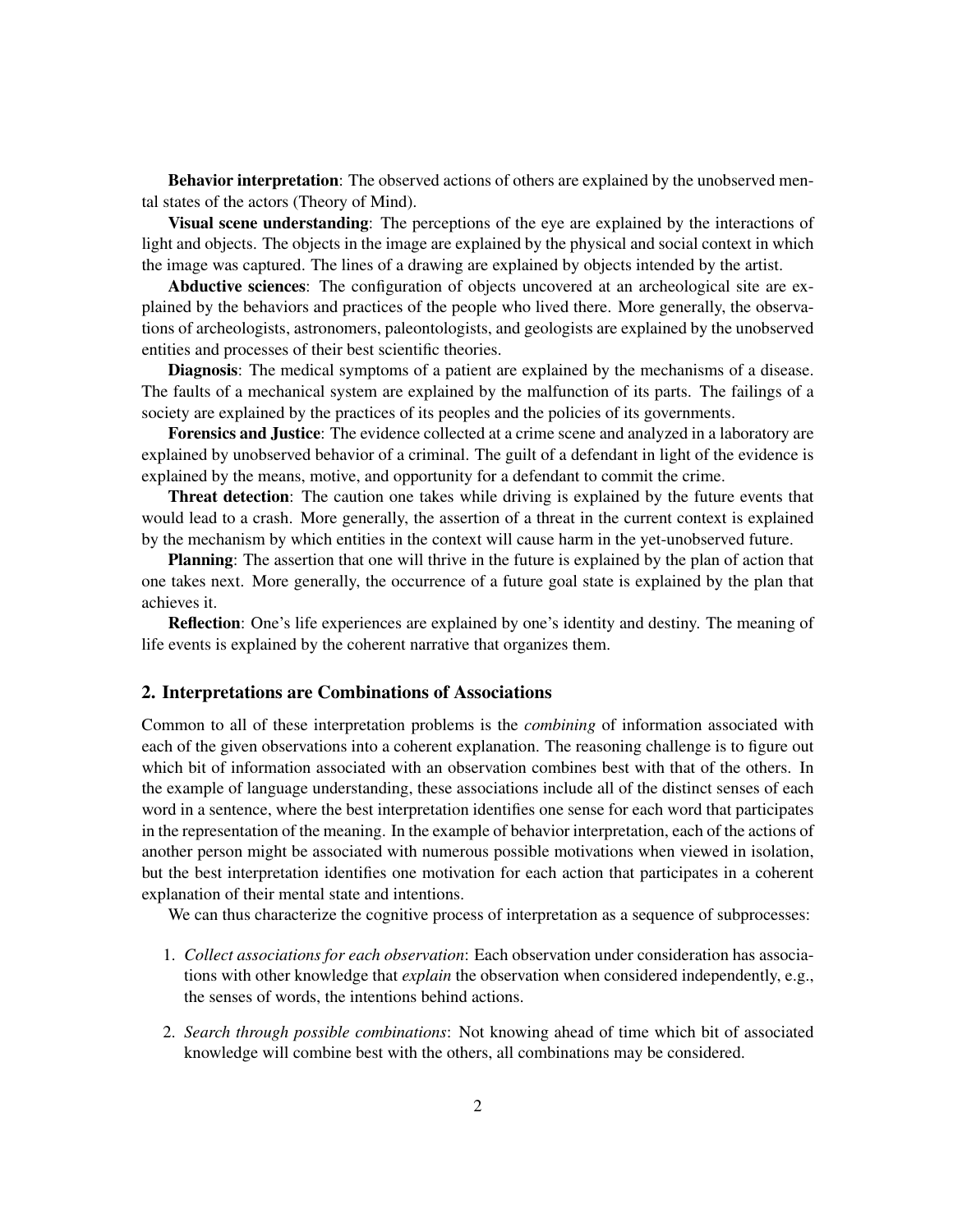

Figure 1. The Process of Interpretation

- 3. *Compose possible solutions from parts*: Each combination has one or more ways that the parts can be combined into a composite solution, depending on how the knowledge is represented.
- 4. *Rank solutions by their quality*: The relative quality of each candidate solution is judged according to some objective measure to identify the best solution(s).

Characterized in this general manner, there are a wide variety of ways that the process of interpretation could be modeled in software. At this level of abstraction, there are no commitments to particular styles of knowledge representation, search strategies, composition methods, or measures of the relative quality of solutions. However, the core *search* and *compose* steps seem particularly challenging to cast as nonlinear functions learned from training data, e.g. using contemporary machine-learning methods. Even if one day we devise a machine-learning approach to combinatorial search, we are still left with the problem of collecting the requisite training data. The correct gold-standard solutions to interpretation problems are, of course, *open to interpretation*; achieving high inter-rater agreement will be as difficult as getting jurists to agree in court cases, viewers to agree on the meaning of abstract art, or co-workers to agree on the intent of the boss's email message.

#### 3. Etcetera Abduction

*Etcetera Abduction* is a technology that models the interpretation process with specific commitments to the use of formal logic as the means of representing knowledge and probability theory as the means of ranking solutions. It accepts as input a conjunction of (propositional or first-order) logical literals as observations. It produces as output a list of solutions, each of which is a conjunction of literals that, if all were assumed as true, would logically entail the input observations, ordered by their joint probability. The logical proof of the observations from the entailing assumptions answers the question, *Why am I seeing these things together?* Because the most-probable solution logically entails the observations, Etcetera Abduction also answers the question, *What is my highest estimation of the joint probability of the things I am seeing?*

The innovation of Etcetera Abduction over previous approaches to logical abduction is that solutions and their component parts are comprised entirely of *etcetera* literals, each of which reifies